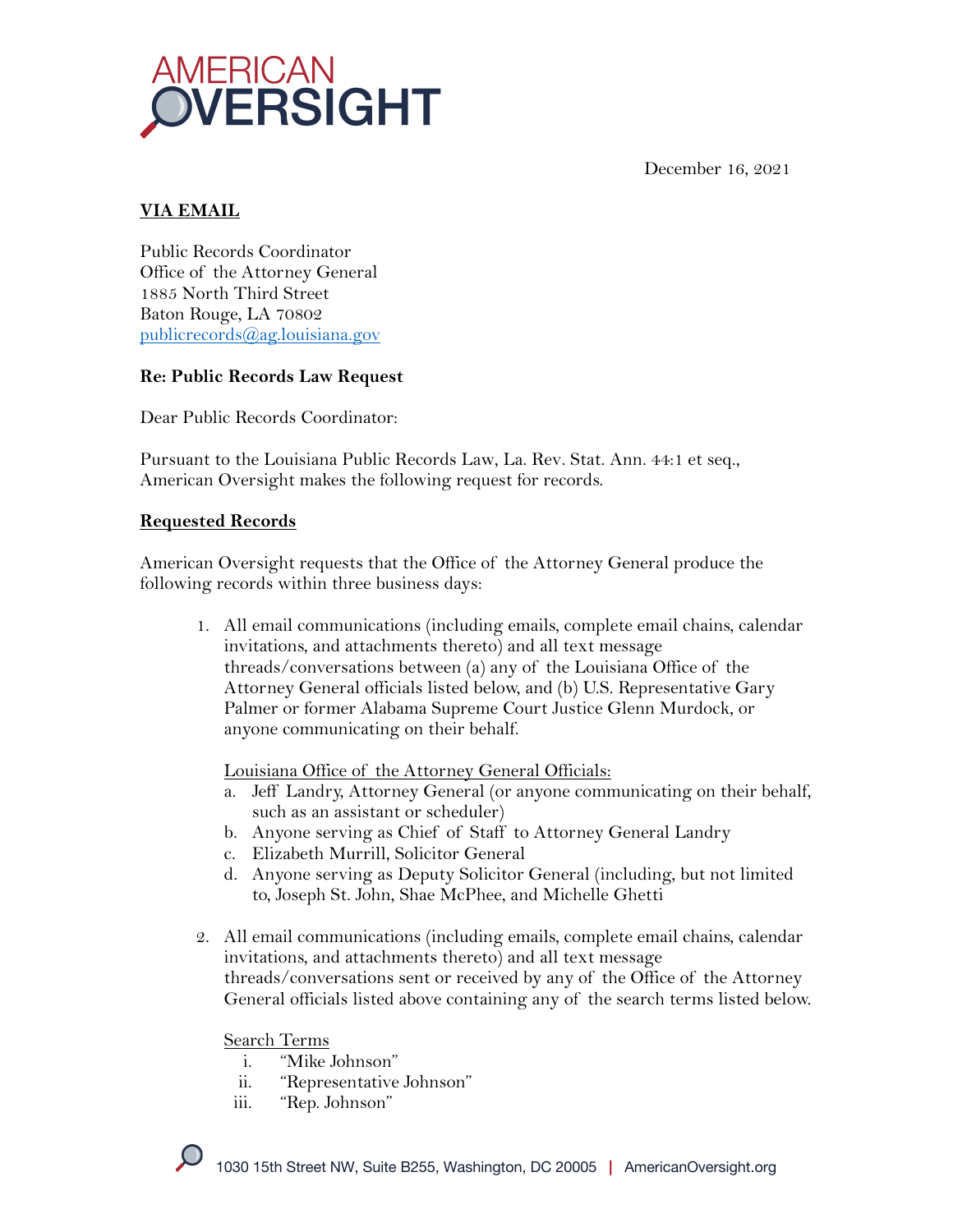- iv. "Gary Palmer"
- v. "Representative Palmer"
- vi. "Rep. Palmer"
- vii. "Glenn Murdock"
- viii. "Justice Murdock"

For the text message portion of request item 2, American Oversight requests that full text message threads/conversations be produced. For example, if Attorney General Landry sent or received a text message referencing "Gary Palmer," the complete thread/conversation spanning two days (48 hours) prior to the sending or receipt of the message through two days (48 hours) following the sending or receipt of the message should be produced, and not just the message containing the key term.

- 3. All records reflecting any summaries, memoranda, or analyses prepared or distributed by any personnel in the Office of the Attorney General regarding any legal action proposed, drafted, or circulated by any of the following individuals:
	- a. U.S. Representative Gary Palmer
	- b. Former Justice Glenn Murdock

Please provide all responsive records from November 1, 2020, through February 1, 2021.

#### **Fee Waiver Request**

In accordance with La. Rev. Stat. Ann. 44:32(C)(2), American Oversight requests a waiver of fees associated with processing this request for records. A waiver of fees for this request is appropriate, because American Oversight's use of the requested records "will be limited to a public purpose."

This request is made solely for a public purpose. The public has a significant interest in the election-related legal actions considered by the Office of the Attorney General after the  $2020$  general election.<sup>1</sup> Records with the potential to shed light on this matter would contribute significantly to public understanding of operations of the government, including whether and to what extent officials within the Office of the Attorney General discussed election-related legal action with sitting members of congress. American Oversight is committed to transparency and makes the responses agencies provide to public records requests publicly available, and the public's understanding of the government's activities would be enhanced through American Oversight's analysis and publication of these records.

<sup>1</sup> Tierney Sneed, *READ: The Template SCOTUS Election-Reversal Lawsuit that Trump Allies Pushed on LA's AG*, Talking Points Memo (June 18, 2021, 1:49PM), https://talkingpointsmemo.com/news/louisiana-attorney-general-election-reversallawsuit.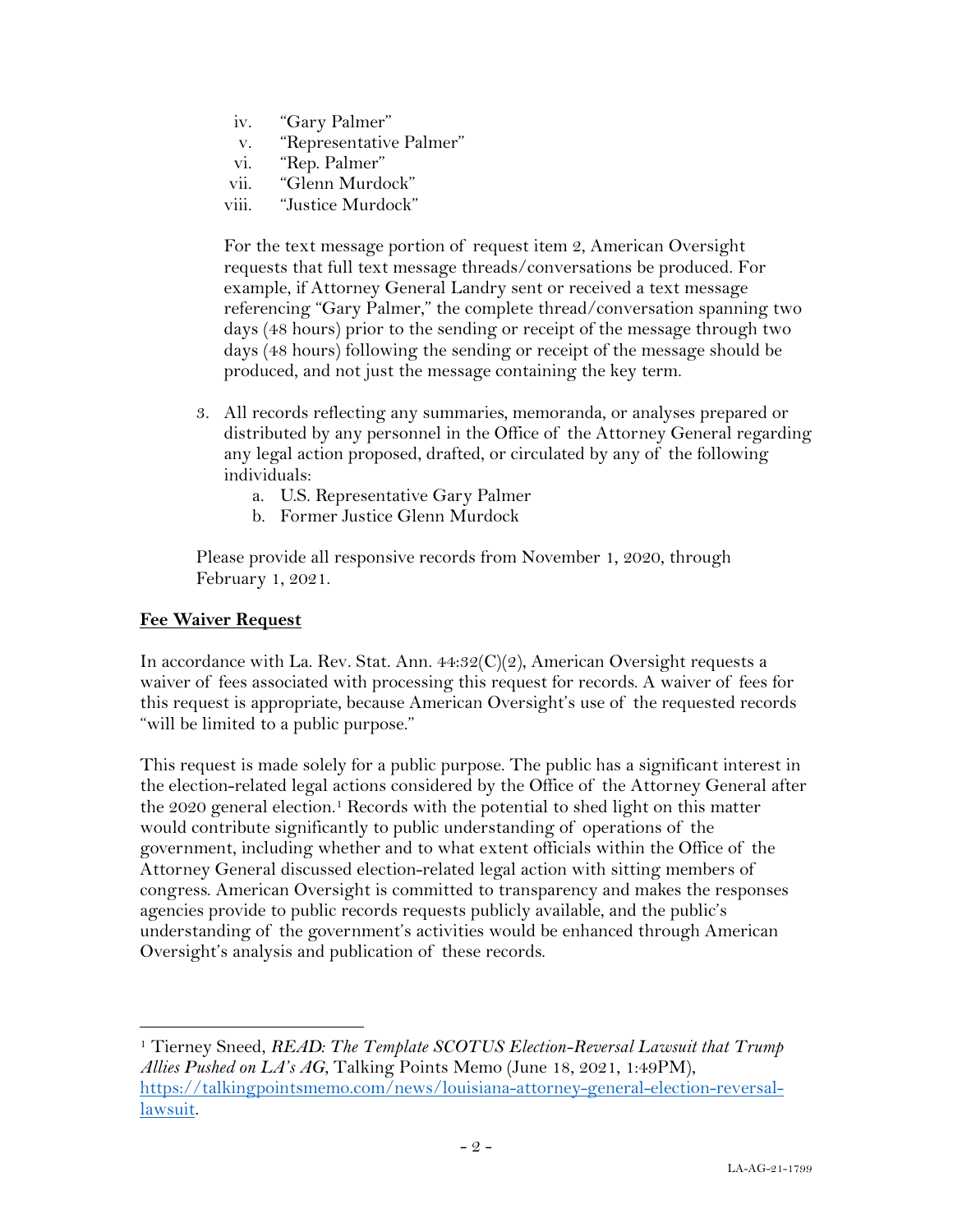Furthermore, this request is fundamentally made for non-commercial purposes. As a  $501(c)(3)$  nonprofit, American Oversight does not have a commercial purpose and the release of the information requested is not in American Oversight's financial interest. American Oversight's mission is to promote transparency in government, to educate the public about government activities, and to ensure the accountability of government officials. American Oversight uses the information gathered, and its analysis of it, to educate the public through reports, press releases, or other media. American Oversight also makes materials it gathers available on its public website and promotes their availability on social media platforms, such as Facebook and Twitter.<sup>2</sup>

American Oversight has also demonstrated its commitment to the public disclosure of documents and creation of editorial content through regular substantive analyses posted to its website. <sup>3</sup> Examples reflecting this commitment to the public disclosure of documents and the creation of editorial content include the posting of records and analysis related to the organization's investigations into misconduct and corruption in state governments; <sup>4</sup> posting records and analysis of federal and state governments' responses to the Coronavirus pandemic;<sup>5</sup> posting records received as part of American Oversight's "Audit the Wall" project to gather and analyze information related to the Trump administration's proposed construction of a barrier along the U.S.-Mexico border, and analyses of what those records reveal;<sup>6</sup> and the posting of records related to

<sup>2</sup> American Oversight currently has approximately 16,200 page followers on Facebook and 109,200 followers on Twitter. American Oversight, Facebook,

https://www.facebook.com/weareoversight/ (last visited Dec. 15, 2021); American Oversight (@weareoversight), Twitter, https://twitter.com/weareoversight (last visited Dec. 15, 2021).

<sup>3</sup> *See generally News*, American Oversight, https://www.americanoversight.org/blog. 4 *See generally State Investigations*, American Oversight,

https://www.americanoversight.org/states; *see, e.g.*, *State Government Contacts with Voting-Restriction Activists,* American Oversight,

https://www.americanoversight.org/investigation/state-government-contacts-withvoting-restriction-activists; *Georgia's Voting Machines and Election Security*, American Oversight, https://www.americanoversight.org/investigation/georgias-voting-

machines-and-election-security. 5 *See, e.g.*, *The Trump Administration's Response to Coronavirus*, American Oversight, https://www.americanoversight.org/investigation/the-trump-administrationsresponse-to-coronavirus; *Tulsa Health Officials Initially Estimated Trump Rally Would Directly Lead to 2 to 9 Deaths*, American Oversight,

https://www.americanoversight.org/tulsa-health-officials-initially-estimated-trumprally-would-directly-lead-to-2-to-9-deaths; *Wisconsin Documents Offer Window into Early Uncertainty over COVID-19*, American Oversight,

https://www.americanoversight.org/wisconsin-documents-offer-window-into-earlyuncertainty-over-covid-19; *In the Documents: Florida Health Department Efforts to Suppress Release of Coronavirus Records*, American Oversight,

https://www.americanoversight.org/in-the-documents-florida-health-departmentefforts-to-suppress-release-of-coronavirus-records. 6 *See generally Audit the Wall*, American Oversight,

https://www.americanoversight.org/investigation/audit-the-wall; *see, e.g.*, *Border Wall*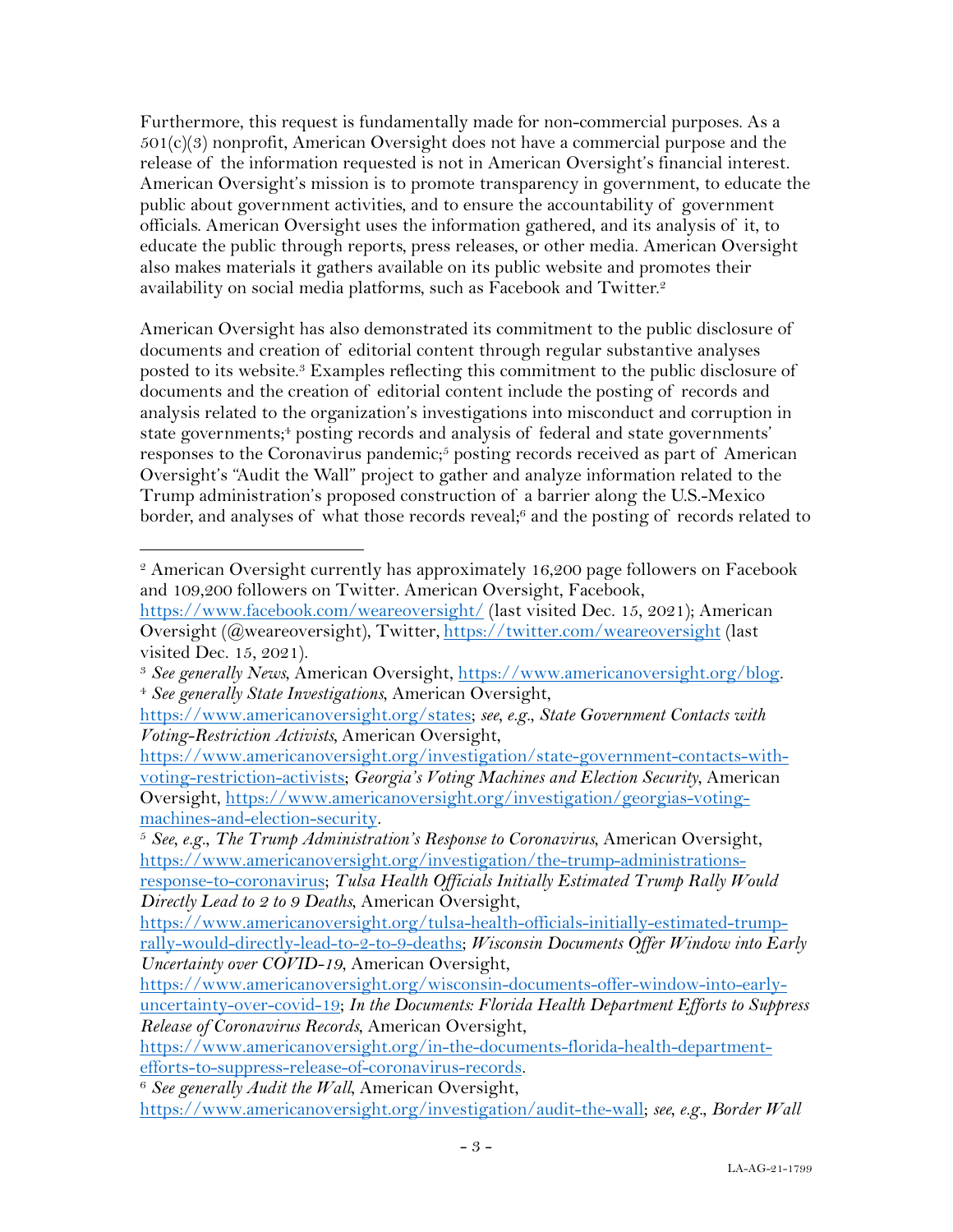an ethics waiver received by a senior Department of Justice attorney and an analysis of what those records demonstrated regarding the Department's process for issuing such waivers.7

Accordingly, American Oversight qualifies for a fee waiver.

### **Guidance Regarding the Search & Processing of Requested Records**

In connection with its request for records, American Oversight provides the following guidance regarding the scope of the records sought and the search and processing of records:

- Please search all locations and systems likely to have responsive records, regardless of format, medium, or physical characteristics. For instance, if the request seeks "communications," please search all locations likely to contain communications, including relevant hard-copy files, correspondence files, appropriate locations on hard drives and shared drives, emails, text messages or other direct messaging systems (such as iMessage, WhatsApp, Signal, or Twitter direct messages), voicemail messages, instant messaging systems such as Lync or ICQ, and shared messages systems such as Slack.
- § In conducting your search, please understand the terms "record," "document," and "information" in their broadest sense, to include any written, typed, recorded, graphic, printed, or audio material of any kind. We seek records of any kind, including electronic records, audiotapes, videotapes, and photographs, as well as letters, emails, facsimiles, telephone messages, voice mail messages and transcripts, notes, or minutes of any meetings, telephone conversations or discussions.
- Our request for records includes any attachments to those records or other materials enclosed with those records when they were previously transmitted. To the extent that an email is responsive to our request, our request includes all prior messages sent or received in that email chain, as well as any attachments to the email.
- Please search all relevant records or systems containing records regarding agency business. Do not exclude records regarding agency business contained in files, email accounts, or devices in the personal custody of your officials, such as personal email accounts or text messages. Public business communications

*Investigation Report: No Plans, No Funding, No Timeline, No Wall*, American Oversight, https://www.americanoversight.org/border-wall-investigation-report-no-plans-nofunding-no-timeline-no-wall. 7 *DOJ Records Relating to Solicitor General Noel Francisco's Recusal*, American Oversight,

https://www.americanoversight.org/document/doj-civil-division-response-noelfrancisco-compliance; *Francisco & the Travel Ban: What We Learned from the DOJ Documents*, American Oversight, https://www.americanoversight.org/francisco-thetravel-ban-what-we-learned-from-the-doj-documents.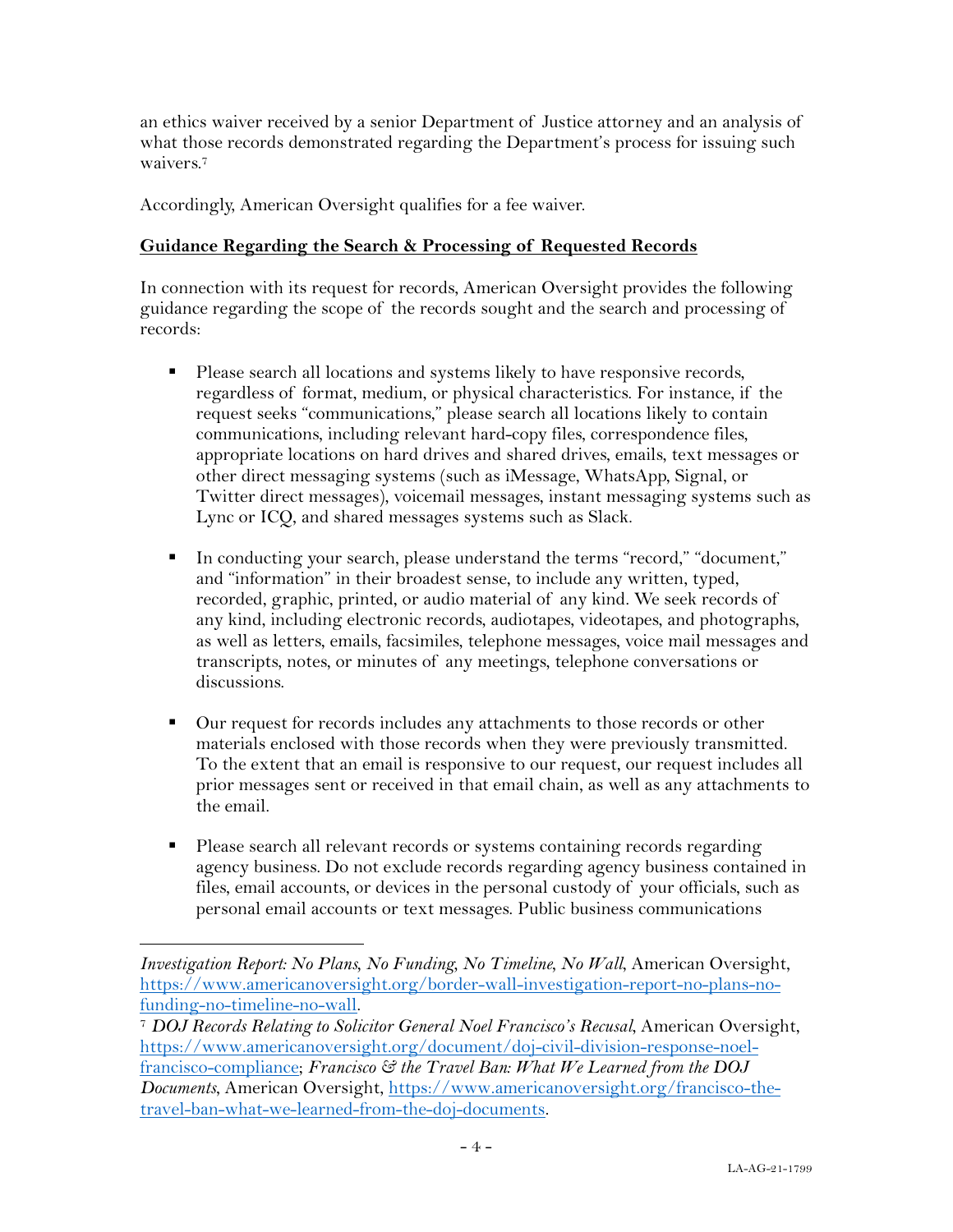conducted on private email accounts and devices are public records subject to the Public Records Law.8

- § In the event some portions of the requested records are properly exempt from disclosure, please disclose any reasonably segregable non-exempt portions of the requested records. If a request is denied in whole, please state specifically why it is not reasonable to segregate portions of the record for release.
- § Please take appropriate steps to ensure that records responsive to this request are not deleted by the agency before the completion of processing for this request. If records potentially responsive to this request are likely to be located on systems where they are subject to potential deletion, including on a scheduled basis, please take steps to prevent that deletion, including, as appropriate, by instituting a litigation hold on those records.

## **Conclusion**

If you have any questions regarding how to construe this request for records or believe that further discussions regarding search and processing would facilitate a more efficient production of records of interest to American Oversight, please do not hesitate to contact American Oversight to discuss this request. American Oversight welcomes an opportunity to discuss its request with you before you undertake your search or incur search or duplication costs. By working together at the outset, American Oversight and your agency can decrease the likelihood of costly and time-consuming litigation in the future.

Where possible, please provide responsive material in an electronic format by email. Alternatively, please provide responsive material in native format or in PDF format on a USB drive. Please send any responsive material being sent by mail to American Oversight, 1030 15th Street NW, Suite B255, Washington, DC 20005. If it will accelerate release of responsive records to American Oversight, please also provide responsive material on a rolling basis.

We share a common mission to promote transparency in government. American Oversight looks forward to working with your agency on this request. If you do not understand any part of this request, please contact Khahilia Shaw at records@americanoversight.org or (202) 539-6507. Also, if American Oversight's

<sup>8</sup> La. Atty. Gen. Op. No. 01-155.